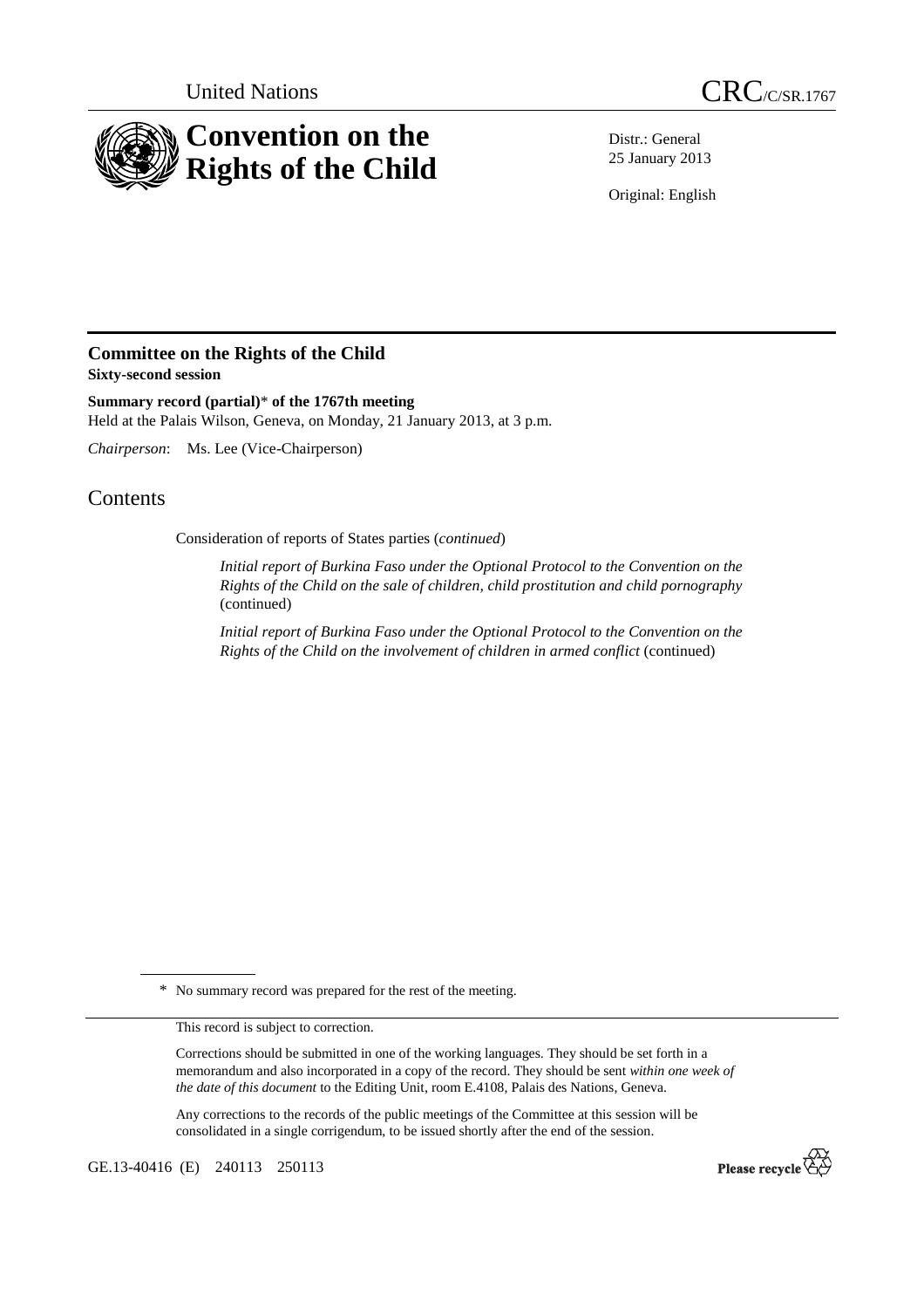*In the absence of the Chairperson, Ms. Lee, Vice-Chairperson, took the Chair.* 

*The discussion covered in the summary record began at 3.15 p.m.* 

## **Consideration of reports of State parties** (*continued*)

*Initial report of Burkina Faso under the Optional Protocol to the Convention on the Rights of the Child on the sale of children, child prostitution and child pornography*  (continued) (CRC/C/OPSC/BFA/1; CRC/C/OPSC/BFA/Q/1 and Add.1)

*Initial report of Burkina Faso under the Optional Protocol to the Convention on the Rights of the Child on the involvement of children in armed conflict* (continued) (CRC/C/OPAC/BFA/1; CRC/C/OPAC/BFA/Q/1 and Add.1)

1. *At the invitation of the Chairperson, the delegation of Burkina Faso resumed places at the Committee table.* 

2. **Mr. Zouma** (Burkina Faso) said that the rights of children were protected in Burkina Faso and violations of those rights were punishable under the law on the media. For example, the Higher Council for Communications had banned a daily from operating for two weeks in December 2012 for having published images of street children. Forums had also been organized to raise awareness about the protection of children's rights and the appropriate use of images and information in the media. The law also prohibited publishing photos or broadcasting images of accused young offenders under arrest or in detention.

3. **Ms. Merindol Ouoba** (Burkina Faso) said that Burkina Faso complied with the international rules on extradition in cases involving the sale of children. Persons in Burkina Faso, regardless of nationality, were punishable under the Criminal Code for such offences. The law also established criminal liability for offences of that kind perpetrated outside the country by or against nationals of Burkina Faso. Those cases could be prosecuted once the victim in question filed a complaint or the relevant foreign authorities submitted an official report to the Government. Cases were not prosecuted if the offenders could show that they had been tried abroad or had already served a sentence for the act in question.

4. It was difficult for Burkina Faso to prosecute cases in which acts against children prohibited by domestic law were not considered to be criminal offences under the laws of other countries. Her Government had had a similar problem in prosecuting citizens of Burkina Faso who were outside the country for practising female genital mutilation, for example, which was subject to severe fines or imprisonment in Burkina Faso. It was therefore seeking to enter into cooperation agreements with neighbouring counties.

5. **Mr. Cardona Llorens** said that the domestic courts should exercise their jurisdiction in cases in which nationals of Burkina Faso involved in offences against children abroad returned to the country, regardless of whether the acts in question were considered criminal offences in the country where they were committed. He wished to know whether they did so.

6. **Ms. Merindol Ouoba** (Burkina Faso) said that the domestic courts did in fact exercise their jurisdiction in all cases involving nationals of Burkina Faso who were present in the country, regardless of whether the act in question constituted a criminal offence elsewhere. The problem lay in the lack of capacity of the justice system to determine whether a given offence had been committed by the alleged perpetrators abroad. If the relevant acts were committed in a friendly neighbouring country or involved a repeat offence, the authorities of the neighbouring State were likely to report the offence to the authorities of Burkina Faso. However, it was much more difficult for the authorities to prosecute cases where there was a failure to report an offence. Nevertheless, her Government explored various channels with others in the region to bring perpetrators of crimes against children to justice.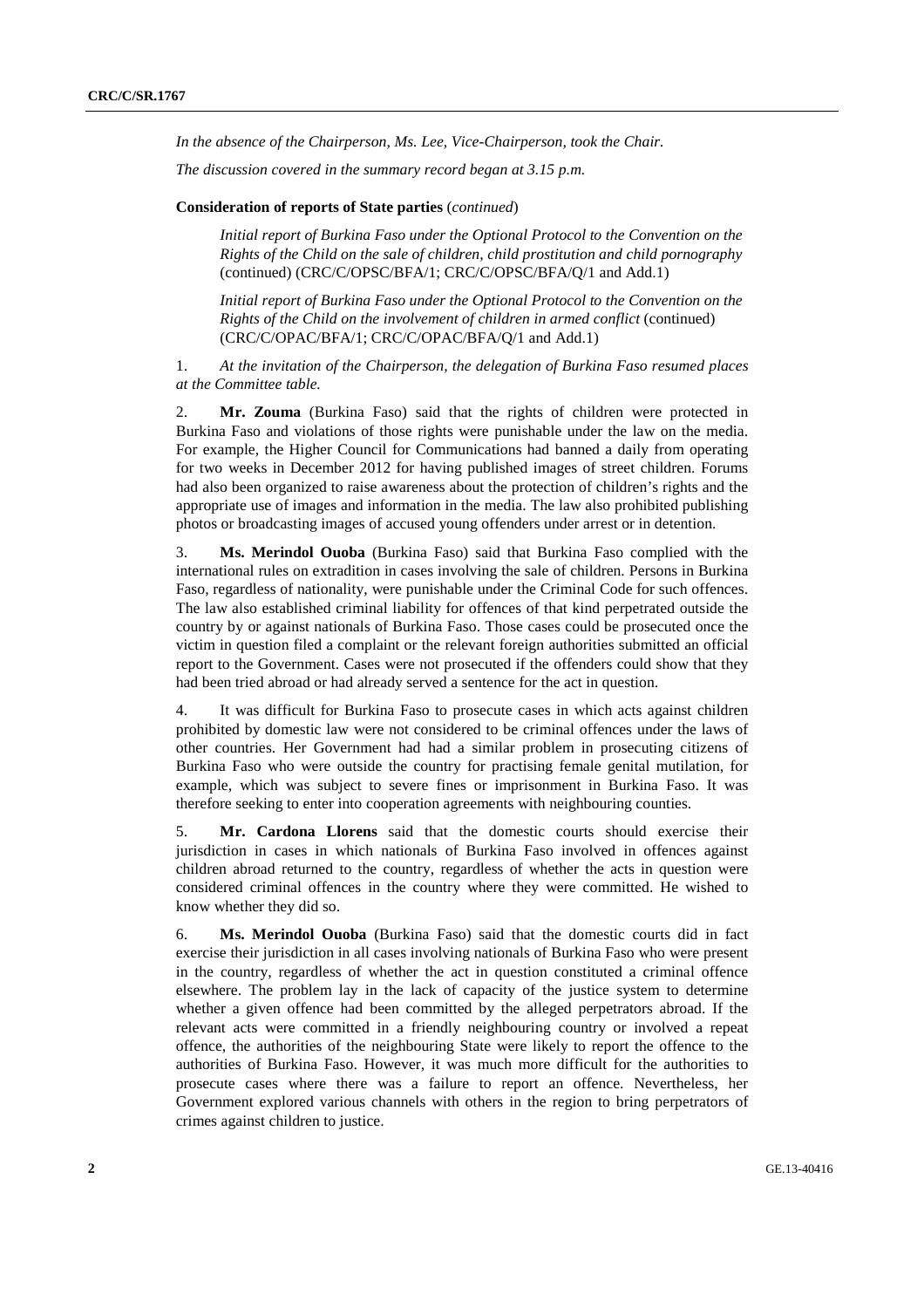7. **Mr. Kotrane** (Country Rapporteur for the Optional Protocol on the sale of children, child prostitution and child pornography) said that there was a need for legal provisions expressly stating that courts had jurisdiction over all cases involving the offences referred to in the Optional Protocol, even if they were committed abroad. The lack of such provisions made prosecution far more difficult. So long as there was no specific law setting out the court's jurisdiction in such matters, the Committee would continue to raise its concern with the State party.

8. **Ms. Merindol Ouoba** (Burkina Faso) said that the points raised had been under discussion in the current efforts to reform the law, including the Code of Criminal Procedure, the Criminal Code and the law on the implementation of the Rome Statute of the International Criminal Court, which the Government was seeking to enact.

9. **Mr. Manly** (Burkina Faso) said that criminal law applied to both individuals and legal entities.

10. **Ms. Merindol Ouoba** (Burkina Faso) said that there was a need to distinguish between individuals and legal entities. The Government was carrying out awareness-raising campaigns among tourism professionals to prevent the exploitation of children. As in many other developing countries, it was difficult to gather all the necessary information to determine the scope of the problem, regardless of the fact that Burkina Faso was not a major tourist destination. Nevertheless, travel agencies took on the responsibility of reporting any signs of abuse, keeping children away from harm and notifying the appropriate care institution or shelter of the need to intervene.

11. **Mr. Kotrane** said that there was insufficient legislation on the liability of legal entities for the protection of children. It was not clear from the report whether the law covered the criminal liability of legal entities, including penalties against the heads of such entities, for breaches of the rights under the Convention.

12. **Mr. Manly** (Burkina Faso) said that by referring to the criminal responsibility of legal entities, he meant that it was the heads of such entities who bore responsibility. Under the law, they could be fined or imprisoned for their acts and their companies could be shut down.

13. **The Chairperson** asked what funds had been set aside by the Government to implement the Optional Protocol and what measures had been taken regarding the children forced to beg under religious cover, known as *talibés* or *garibous*.

14. **Ms. Congo Zongo** (Burkina Faso) said that Burkina Faso did not have a budget line specifically for children. However, funds had been set aside for the departments responsible for children's issues, which were often complemented with funds from technical and financial partners. Funds allocated to the Ministry of Social Action and National Solidarity, for example, were used to combat trafficking in persons and violence against children. Procedures had been established for the care of child victims, including medical attention and psychological and nutritional support. The social services helped such children to reunite with their families and become reintegrated into society. Education and rehabilitation services were also available.

15. **The Chairperson** said that the Committee was taking up the issue of victims of the sale of children, child prostitution and child pornography, which differed somewhat from the global issue of violence against children. Specific funds should be earmarked for the implementation of the Optional Protocol. Otherwise, there was a risk that the Ministry in question would not have sufficient funds to address the issues raised.

16. **Ms. Aidoo** asked what the Government was doing to overcome the lack of data, studies and research on the children affected by the offences covered by the Optional Protocol and to ensure that funding for such research was a top priority.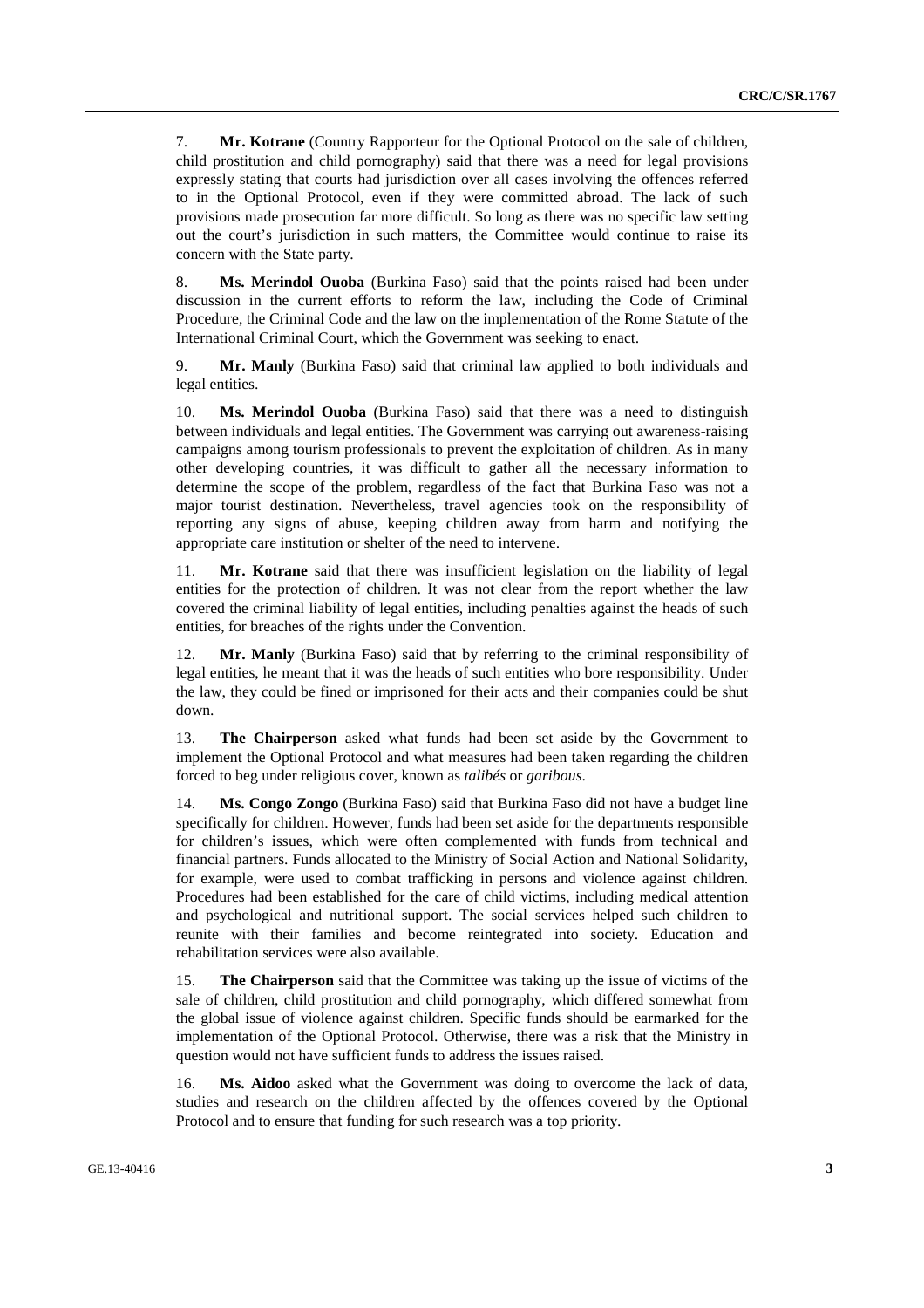17. **Ms. Congo Zongo** (Burkina Faso) said that her Government was drafting legislation on the victims of the sale of children, child prostitution and child pornography. The children who currently received care had been victims of trafficking, which could be likened to the sale of children. Nevertheless, there was a need to pass a specific law so that the notion of the sale of children was clearer. There was already a specific law on trafficking. The Government received support from the United Nations Children's Fund (UNICEF) and others, which made it possible for reports of violations to be followed up and for teams to intervene immediately. She trusted that such funding would continue to enable her Government to provide services to children in need. The Ministry of Social Action and others continued to issue appeals for increased funding to carry out their activities. The new poverty reduction strategy had a section on social protection, with a sharp focus on child protection.

18. **Ms. Merindol Ouoba** (Burkina Faso) said that children were a top priority for her Government. The Ministry of Social Action coordinated all Government efforts to protect children and ensure that every child could exercise his or her rights. However, while the Government had made children a priority, it did not always have the capacity to achieve its objectives.

19. **Ms. Congo Zongo** (Burkina Faso) said that the situation of children forced to beg under religious cover was addressed by the programmes to care for street children. There were also vocational training and advocacy campaigns and awareness-raising efforts in the Muslim community. The Muslim community itself was involved in addressing the issue of the Koranic students, including the establishment of a committee to protect such children. Many forums on the issue had been held, and efforts were under way to come up with the most effective strategies to combat the phenomenon. As the phenomenon stemmed from cultural traditions, it would take time to address it. A strategy was in place to ensure that all children received a formal education and that all children receiving religious instruction were also required to take regular school classes.

20. **The Chairperson** asked if anyone had been prosecuted for exploiting Koranic students.

21. **Mr. Manly** (Burkina Faso) said that there had been a number of cases that had been prosecuted involving teachers accused of forcing children to beg, some of which had led to convictions, most recently in early 2012.

22. **The Chairperson** asked what penalties were imposed for such offences and whether there were repeat offenders.

23. **Mr. Manly** (Burkina Faso) said that begging was outlawed in Burkina Faso, and that the Government hoped to eradicate the practice soon through awareness-raising campaigns. The Koranic teacher in the case just mentioned had recruited children under false pretences, only to send them to beg in the streets and to work in his fields. He had been charged and prosecuted following complaints from the children's parents.

24. **Ms. Merindol Ouoba** (Burkina Faso) said that it was important to distinguish between *talibés* and *garibous*. The word "*talibé*" meant "student" and referred to children whose parents sent them to Koranic schools to learn the Koran, while the word "*garibou*" meant "beggar" and referred to children from deprived families whose parents sent them out on the streets to beg. Both parents and religious leaders who forced children to beg were punished.

25. **Mr. Zoungrana** (Burkina Faso) said that the Government was developing strategies to eliminate child begging and was working to get the Muslim community involved in awareness-raising efforts.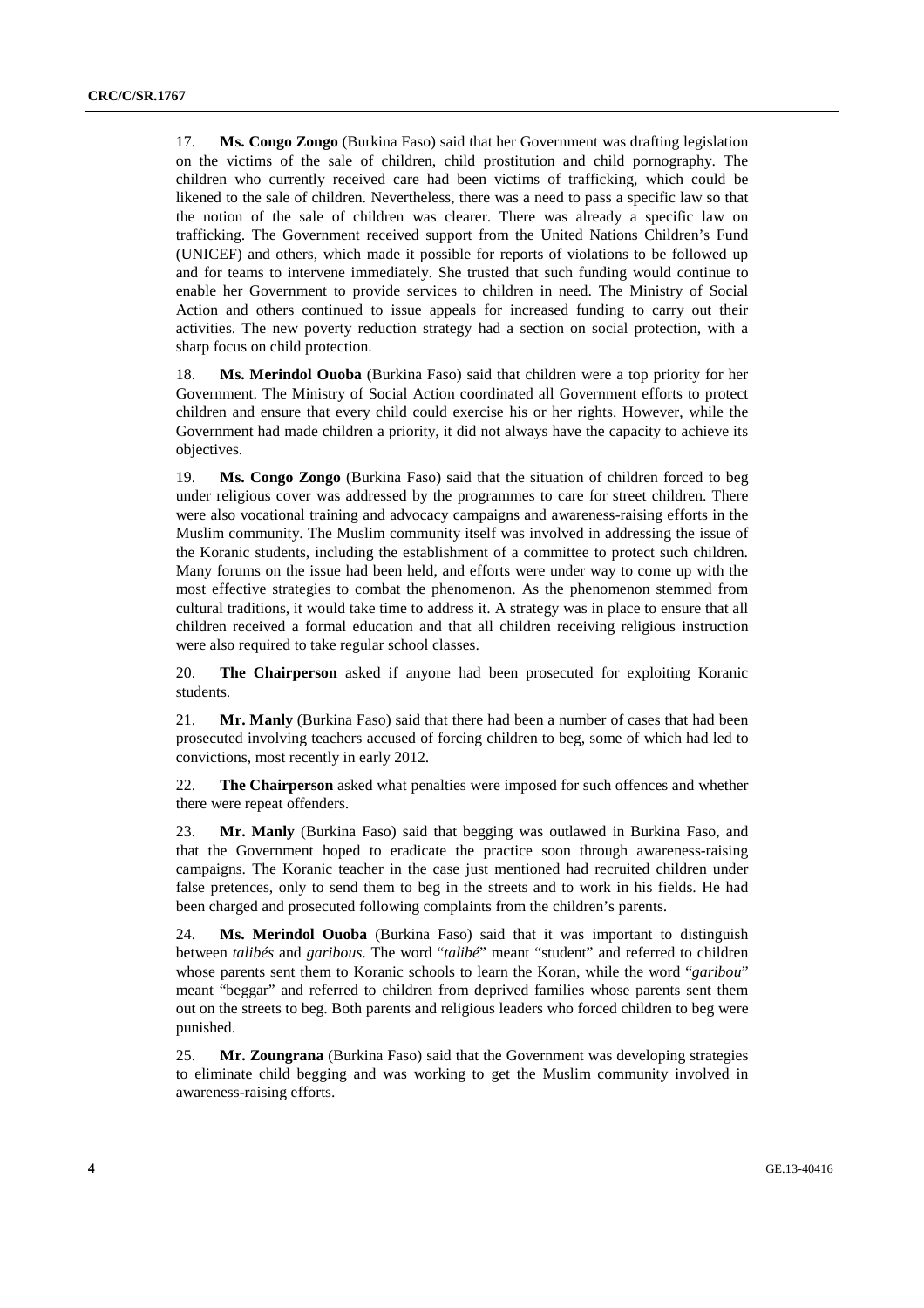26. **The Chairperson** asked the delegation to respond to the questions raised earlier concerning the Optional Protocol to the Convention on the Rights of the Child on the involvement of children in armed conflict.

27. **Mr. Manly** (Burkina Faso) said that an interministerial committee was in the process of reviewing national criminal legislation to determine which provisions needed to be amended to be brought into line with the international instruments that Burkina Faso had ratified.

28. **Mr. Zoungrana** (Burkina Faso) said that the National Council for the Survival, Protection and Development of Children served as an interministerial coordinating mechanism for the implementation of the Convention on the Rights of the Child, the Optional Protocol on the involvement of children in armed conflict and the Optional Protocol on the sale of children, child prostitution and child pornography. In addition to its regular meetings, every three years the Council organized a forum to discuss issues affecting children. It also collected data that were included in the periodic reports to the Committee. Although its resources were limited, it received support from the country's technical and financial partners.

29. Children were eligible for admission to the Kadiogo Military Academy on completion of primary school, normally at 11 or 12 years of age. The Academy had recently reopened with a revised curriculum for girls and boys alike. Classes were taught by secondary school teachers, and both military and civilian subjects were offered. On graduation, students could either apply to a military institution for further education and training or pursue a civilian career. No complaints had been received about the operation of the Academy.

30. All persons who wished to enlist in the military were required to present identity documents. While the Government recognized that some persons attempted to use falsified documents, the majority of cases involved adults trying to pass themselves off as younger than they were. The Government attempted to ensure that both men and women had equal opportunities to enlist. A children's rights unit within the Armed Forces was responsible for training the troops on children's rights issues, and there had been no reports of any violations of children's rights by military personnel.

31. **The Chairperson** asked if there was any reporting mechanism in place through which children could lodge a complaint of ill-treatment in military schools.

32. **Mr. Zoungrana** (Burkina Faso) said that there was no such mechanism in place. However, children could inform their parents about any ill-treatment that they received.

33. **Mr. Madi** asked how many years children studied in the Kadiogo Military Academy and whether the military training included training in the use of firearms.

34. **Mr. Zoungrana** (Burkina Faso) said that the students of the Academy pursued a normal course of study leading to a high school diploma. Military training was limited to respect for military discipline and order and did not include training in the use of firearms.

35. **The Chairperson** said it had been reported that students attended military-related classes on Thursday mornings.

36. **Ms. Merindol Ouoba** (Burkina Faso) said that, originally, the Kadiogo Military Academy had been exclusively for boys who wanted to pursue a military career. After being closed for more than 10 years, the Academy had reopened and undergone restructuring and was military in name only. It currently accepted girls and offered seven years of traditional education. The subject military discipline was essentially civic education and involved activities such as raising the national flag and singing the national anthem. Some parents had campaigned for the school to be reopened, not because they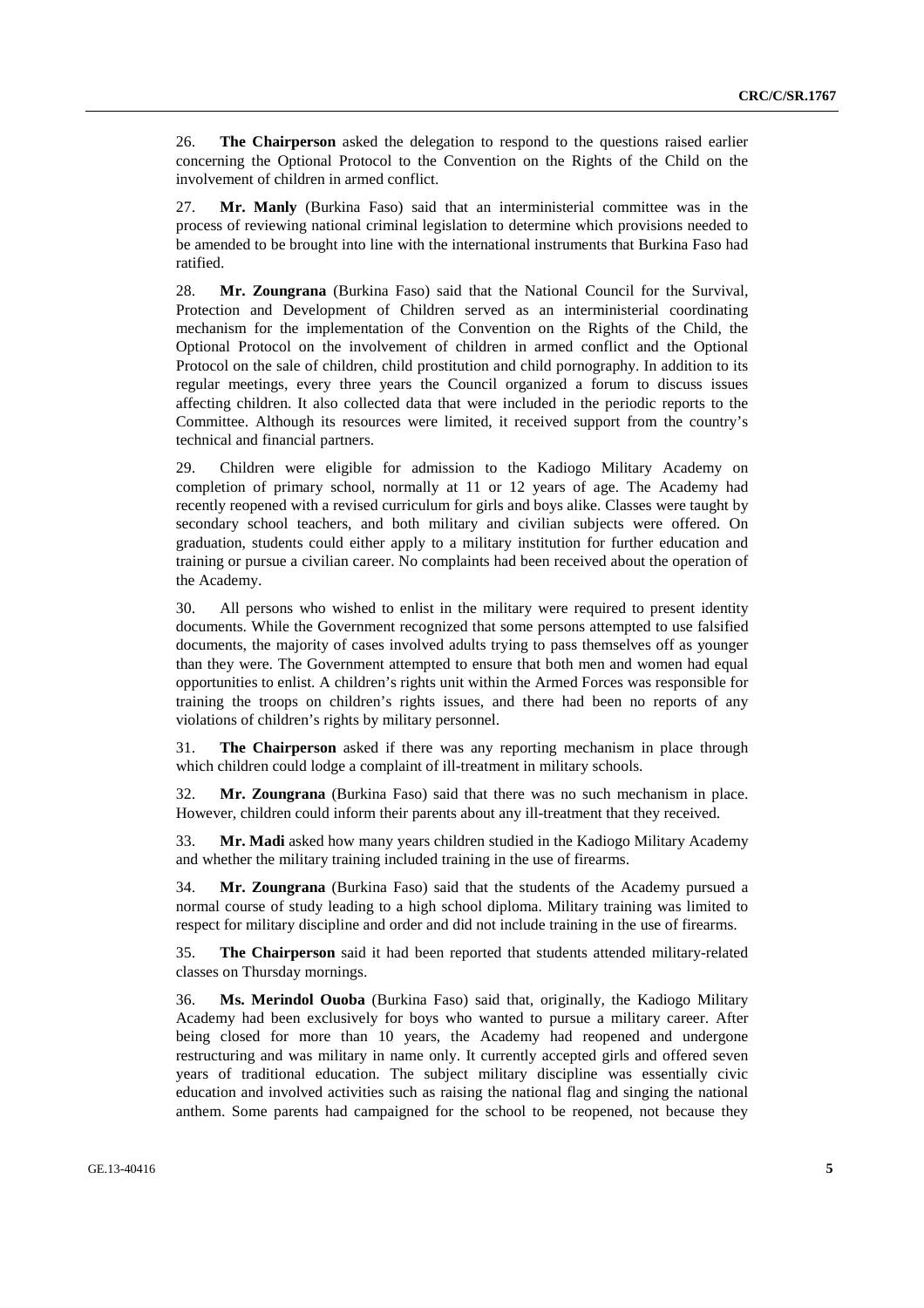wanted their children to receive military training, but because they felt the Academy would offer a high-quality education.

37. **Mr. Manly** (Burkina Faso) said that there were plans to add military discipline to the curriculum in other schools, although the subject would be called something else, because all children should be taught to respect their country and its institutions. The teachers at the Academy were civilians and often taught the same courses in other schools. The students of the Academy were required to sit the same examinations as other students to obtain their diploma.

38. **Mr. Zouma** (Burkina Faso) said that there was no direct link between the Kadiogo Military Academy and the Armed Forces. Students who, on graduation, wished to become military officers must first complete three years of higher education and pass an examination to enter an officer training academy. Other educational establishments were available for those who wished to become non-commissioned officers or gendarmes.

39. **Ms. Congo Zongo** (Burkina Faso) said that the National Council for Emergency Assistance and Rehabilitation had provided training on preventing the recruitment of children in armed conflicts to officers at its regional branches, and a committee for the protection of children had been established to prevent violations of children's rights. Since the start of the current conflict in Mali, the Army of Burkina Faso had been patrolling the border to ensure that children were not brought across it for recruitment into armed groups.

40. The National Commission for Refugees had been working in cooperation with NGOs on the ground to harmonize the data on refugees. Schools had been set up for children in the refugee camps, which helped to ensure that they did not become involved in the conflict in Mali. The Ministry of Social Action and National Solidarity was working with partners such as UNICEF to monitor the rights of child refugees in border areas, and refugees themselves had been included in committees that helped to carry out those monitoring efforts.

41. **Ms. Merindol Ouoba** (Burkina Faso) said that an interministerial committee had been established to overhaul certain domestic legal provisions to bring them into line with the Rome Statute of the International Criminal Court. One of the main challenges facing the country was cooperation with other States, especially those that had not ratified the Rome Statute. There had been no reports of any children from Burkina Faso being forced into or sold to armed groups in neighbouring countries.

42. University courses were offered on international humanitarian law and international legal instruments, and various ministries provided training in those subjects to members of the Armed Forces. An interministerial committee on international humanitarian law had been established to coordinate those training efforts.

43. **Ms. Wijemanne** asked how the Government could be sure that no children from Burkina Faso had been recruited by or sold to armed groups across the border. She wished to know whether any research had been conducted in that area, and whether there were any monitoring or reporting mechanisms in place.

44. **The Chairperson** asked whether recruitment into armed groups was expressly criminalized in the State party's domestic laws.

45. **Mr. Pollar** wished to know whether the Criminal Code prohibited the recruitment of children in particular, by either State or non-State actors.

46. **Mr. Gastaud** (Country Rapporteur for the Optional Protocol on the involvement of children in armed conflict) wondered what specific measures the Government had taken to fully monitor its borders and thereby ensure that no children from Burkina Faso were recruited by armed groups in Mali. He asked the delegation to comment on the fact that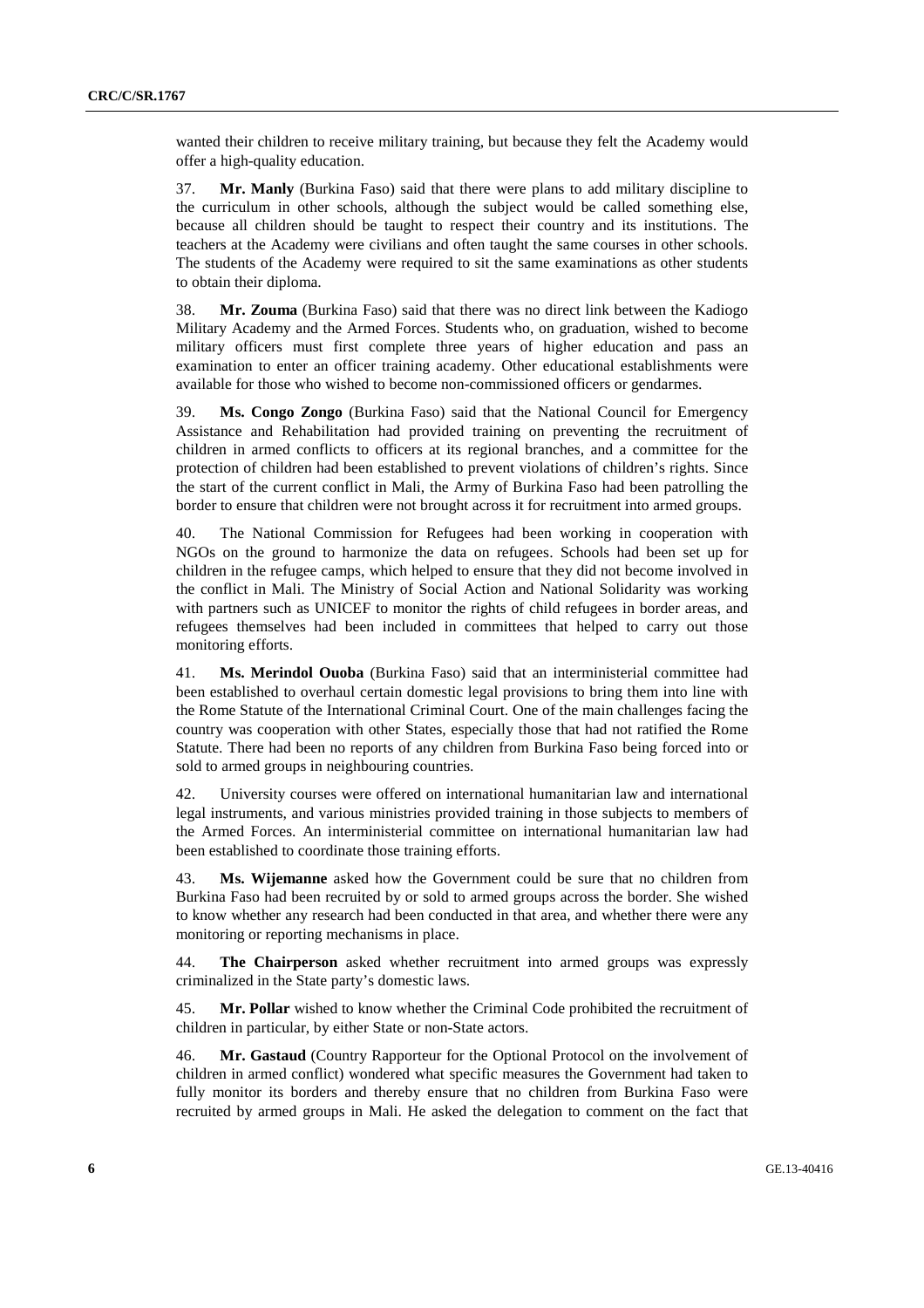some of the acts criminalized in the Rome Statute had not been defined as criminal offences in domestic law in Burkina Faso. He requested further information about the services provided for refugees in the country.

47. **The Chairperson** asked for clarification as to whether or not the State party had enacted legislation on implementing the Rome Statute.

48. **Ms. Merindol Ouoba** (Burkina Faso) said that, while it was impossible to be completely certain that no child from the country had been recruited to fight in the ongoing conflict in Mali, from the outset of the conflict the Government had deployed large numbers of law enforcement officials along the borders to prevent such recruitment. The law to implement the Rome Statute was still in the process of being drafted.

*The meeting was suspended at 4.30 p.m. and resumed at 4.50 p.m.* 

49. **Mr. Manly** (Burkina Faso) said that the authorities of the State party had no knowledge of children who were nationals of Burkina Faso having been recruited by armed groups, but the delegation would welcome any information to the contrary that the Committee might be able to provide. The National Commission for Refugees took charge of and indentified incoming refugees and provided them with shelter, food, health care and counselling. Schools for refugee children had been opened and young refugees of university age were sent to the capital for enrolment in public universities. At a time when the State party was facing food shortages, it was taking greater pains to care for refugees than for its own nationals.

50. **Ms. Merindol Ouoba** (Burkina Faso) said that legislation regarding the recruitment of children by armed groups was being reviewed with the aim of making it fully compliant with the State party's international obligations. It had no objection to the involvement of the International Criminal Court in cases in Burkina Faso regarding children in armed conflicts.

51. **Mr. Pollar** said that the International Criminal Court was concerned mainly with instances of children under the age of 15 being recruited by armed groups or for military service. Domestic law must specifically address the recruitment of minors aged between 15 and 18.

52. **The Chairperson** asked why there was a need to review legislation on underage recruitment if Act No. 052-2009/AN on implementation of the Rome Statute had been passed in 2009.

53. **Ms. Merindol Ouoba** (Burkina Faso) said that enforcement of the Act had proved difficult in the absence of an implementation decree. The Act also required further amendments, in line with the current comprehensive review of criminal legislation.

54. **Mr. Manly** (Burkina Faso) said that the minimum age for recruitment into the armed forces had been raised from 18 to 20 years in 2012.

55. **The Chairperson** said that the Committee would like to know to what extent the Ministry of Defence was involved in coordinating implementation of the Optional Protocol on the involvement of children in armed conflict and whether the State party had sufficient resources for the task, particularly in view of the rapidly changing situation in Mali.

56. **Mr. Zoungrana** (Burkina Faso) said that the Ministry of Defence was part of a general coordinating mechanism for the implementation of both Optional Protocols. Although the Government did not have a specific budget for the Optional Protocols, funding for their implementation was provided out of the general budget.

57. **Ms. Congo Zongo** (Burkina Faso) said that immigration officials in border areas were trained to deal with refugee children who had been recruited as combatants or had